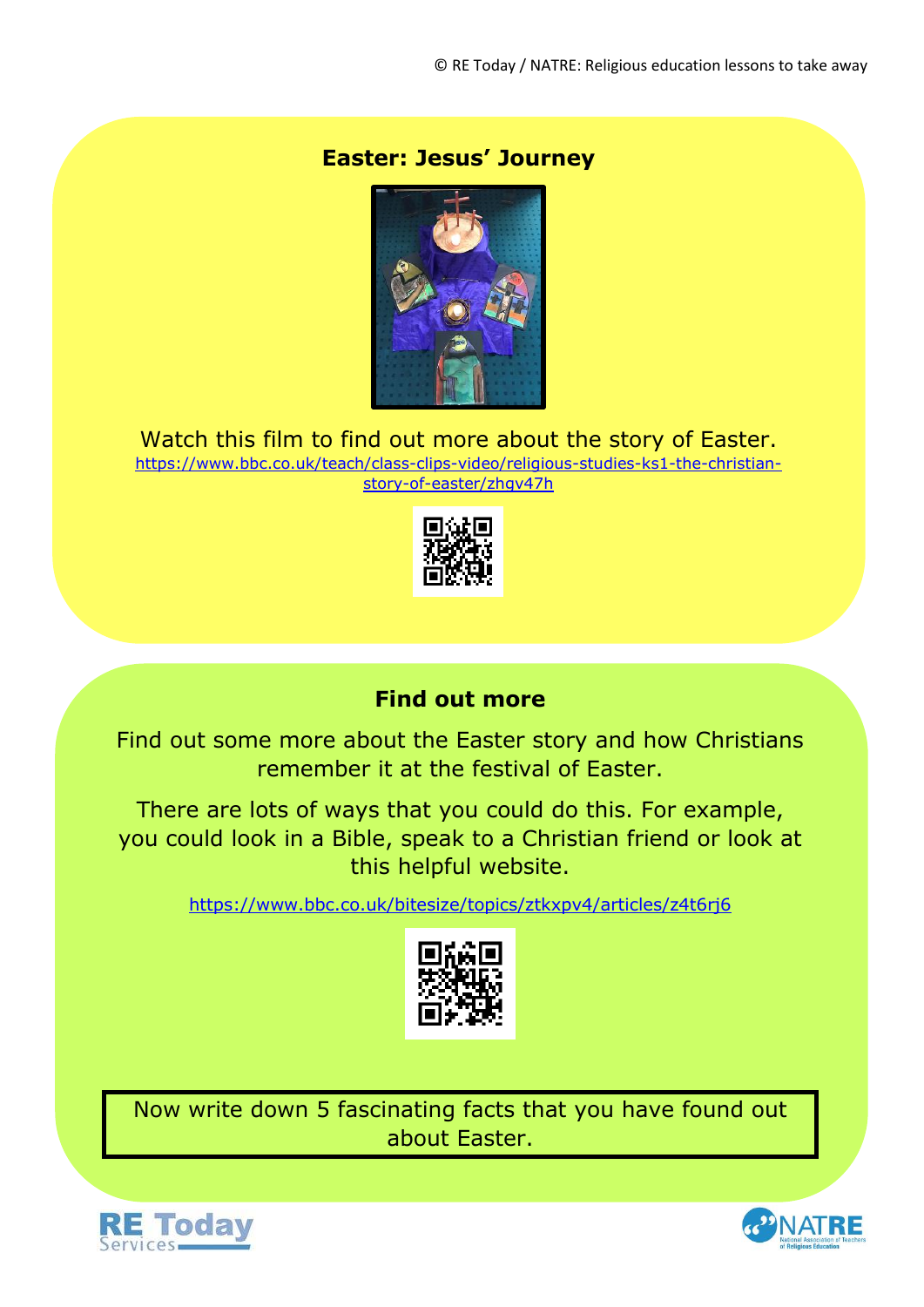# **Stations of Cross**

Read this information sheet about the stations of the cross. Remember as much information as possible. You will need to know it for some RE and Art work later!

### **What are the 'Stations of the Cross?'**

They are 14 artistic images that show Jesus' journey as he walked to his crucifixion and was then taken to his tomb.

## **Where are the Stations of the Cross?**

Lots of churches in the UK have pictures or sculptures of the fourteen stations.

### **How do Christians use them?**

Many Christians look at the Stations of the Cross on Good Friday to help them think about Jesus' journey. By thinking about Jesus Christ's last day, many Christians hope to remember and understand Jesus' suffering. The Stations of the Cross help Christians to think deeply and pray.

### **The stations are:**

- 1. Jesus is sentenced to die
- 2. Jesus takes his cross and begins to carry it
- 3. Jesus falls down
- 4. Jesus meets his mother, Mary
- 5. A man named Simon helps Jesus carry the cross
- 6. A woman named Veronica wipes Jesus' face
- 7. Jesus falls down a second time
- 8. Jesus meets the three women of Jerusalem
- 9. Jesus falls for the third (and final) time
- 10. Jesus' clothes are taken away
- 11. Jesus is nailed to the cross
- 12. Jesus dies on the cross
- 13. Jesus' body is taken down from the cross.
- 14. Jesus' body is placed in a tomb

Some Christians like to include a 15<sup>th</sup> Station showing Jesus' resurrection.



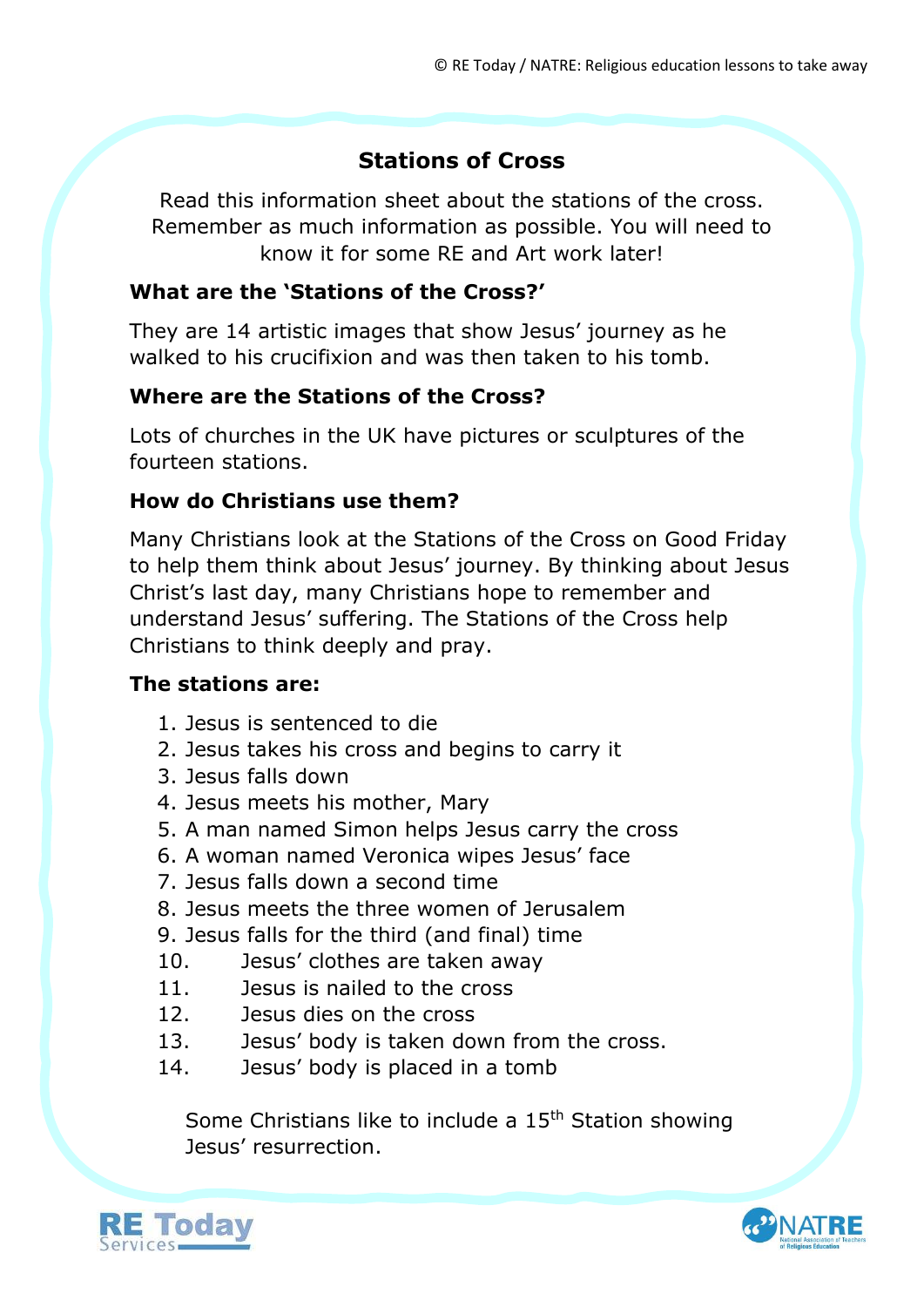### **Looking at artwork**

Some children made the Stations of the Cross into pieces of art. Have a look at some of their artworks. Which of the fourteen Stations of the Cross do you think you can see?



# **Choosing artwork**

Choose one Station of the Cross that you think a Christian might say shows a very important part of the Easter story. Make it into your own piece of artwork on the next page, then finish the sentences below.

I chose to work on this Station of the Cross because

What you can see in my picture is

I am pleased with